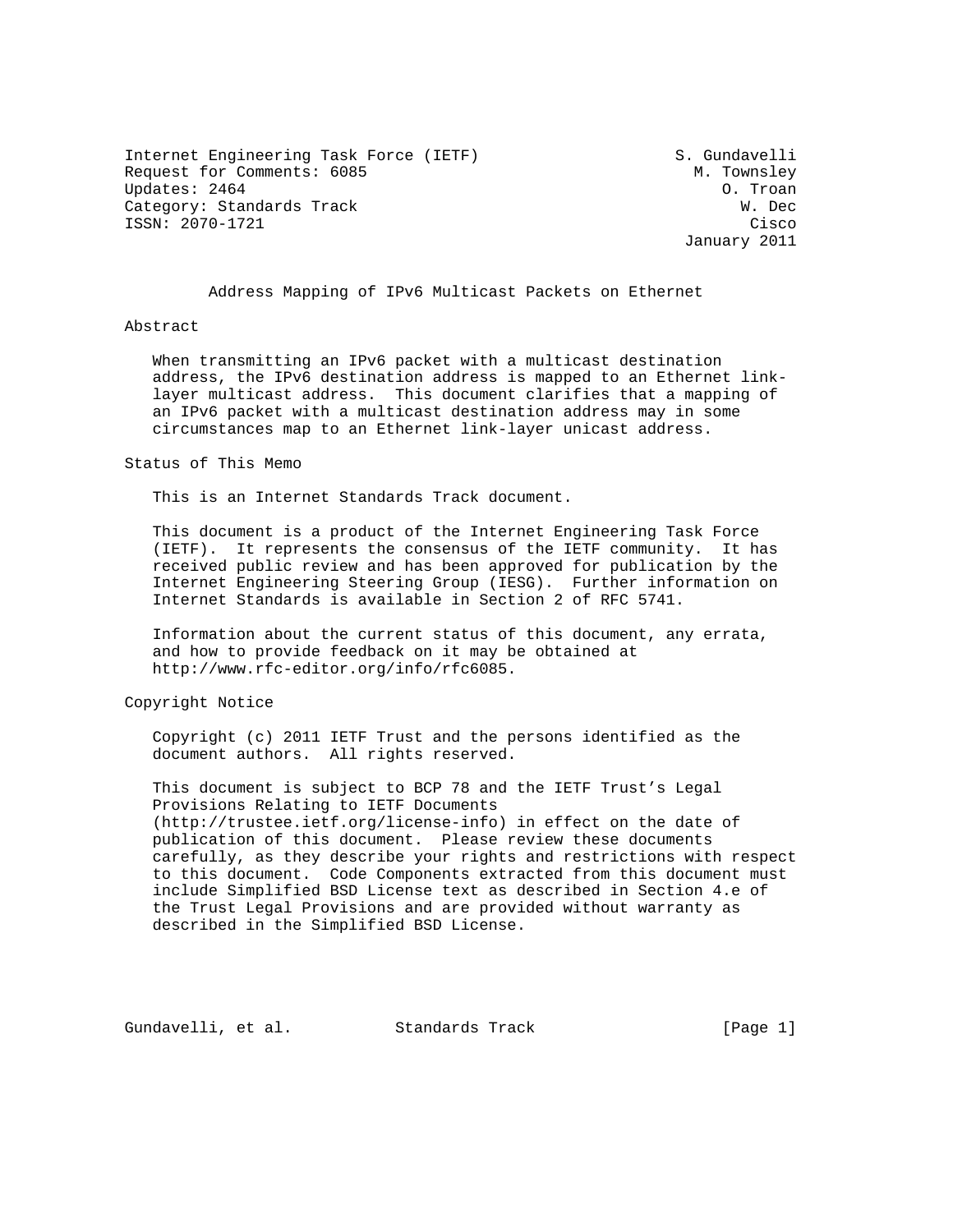## 1. Introduction

 "Transmission of IPv6 Packets over Ethernet Networks" ([RFC2464], Section 7) specifies how an IPv6 packet with a multicast destination address is mapped into an Ethernet link-layer address. This document extends this mapping to explicitly allow for a mapping of an IPv6 packet with a multicast destination address into an Ethernet link layer unicast address, when it is clear that only one address is relevant.

 This mapping does not replace the mapping described in [RFC2464], Section 7. The determination of the unicast Ethernet link-layer address and the construction of the outgoing IPv6 packet are out of scope for this document.

## 2. Conventions

 The key words "MUST", "MUST NOT", "REQUIRED", "SHALL", "SHALL NOT", "SHOULD", "SHOULD NOT", "RECOMMENDED", "MAY", and "OPTIONAL" in this document are to be interpreted as described in RFC 2119 [RFC2119].

3. Receiving IPv6 Multicast Packets

 An IPv6 node receiving an IPv6 packet with a multicast destination address and an Ethernet link-layer unicast address MUST NOT drop the packet as a result of the use of this form of address mapping.

4. Security Considerations

This document does not introduce any new security vulnerabilities.

5. Acknowledgements

 The authors would like to acknowledge Bernard Aboba, Fred Baker, Wes Beebee, Ron Bonica, Olaf Bonness, Jean-Michel Combes, Ralph Droms, Alain Durand, Suresh Krishnan, Eric Levy-Abegnoli, Phil Roberts, Behcet Sarikaya, Hemant Singh, Mark Smith, Dave Thaler, Pascal Thubert, Stig Venaas, and Eric Voit for their contributions and discussions on this topic.

- 6. Normative References
	- [RFC2119] Bradner, S., "Key words for use in RFCs to Indicate Requirement Levels", BCP 14, RFC 2119, March 1997.
	- [RFC2464] Crawford, M., "Transmission of IPv6 Packets over Ethernet Networks", RFC 2464, December 1998.

Gundavelli, et al. Standards Track [Page 2]